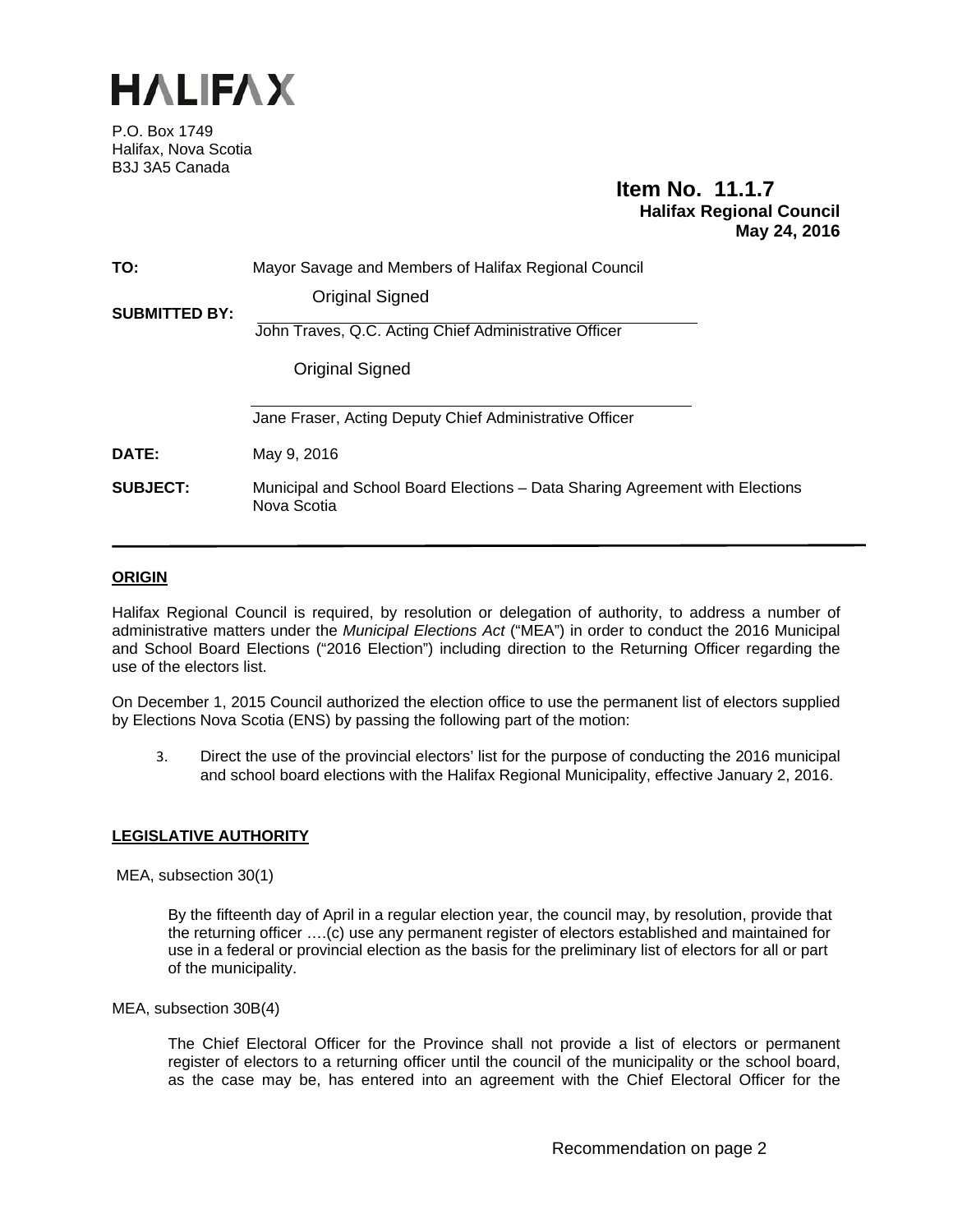Province that protects the privacy and security of the information supplied and any required fee has been paid to the Chief Electoral Officer for the Province.

#### **RECOMMENDATION**

It is recommended that Halifax Regional Council:

- 1. approve the Information Sharing Agreement with Election Nova Scotia, as set out in Attachment 1 of this report, and authorize and direct the Mayor and Municipal Clerk to execute the Agreement on behalf of the Municipality; and
- 2. authorize the Municipal Clerk to enter into and execute Information to Use Agreements on behalf of the Municipality in a form substantially similar to Attachment 2 of this report.

# **BACKGROUND**

The MEA requires the municipalities to enter into a Data Sharing Agreement with the Chief Electoral Officer of Nova Scotia which provides the mechanism for requesting data for election use for the 2016 Election. Supplemental agreements between the Municipality and election vendors with access to elector data are required to fulfill requirements contained within the Data Sharing Agreement with Elections Nova Scotia.

### **DISCUSSION**

On December 1, 2015 Council satisfied the requirement of subsection 30(1) of the MEA by authorizing the election office of the Municipality to use the permanent list of electors supplied by Elections Nova Scotia (ENS) for the 2016 Election. This preliminary elector list will be used for the revisions period through to post election activities and then returned to the Chief Electoral Officer of Nova Scotia for use in other elections.

The next step, as per subsection 30B (4) of the MEA, is the routine matter of entering into an agreement between the Municipality and Elections Nova Scotia. This agreement must be in place prior to the delivery by the Province of the permanent list for use by the Municipality for the 2016 Election. Staff are bringing this matter forward to Regional Council at this time as there are a number of technical and administrative tasks that are required to be completed before the revision period begins on August 2, 2016 and the list of electors is required to complete these tasks. The draft Data Sharing Agreement is attached for Council's consideration and, once executed, will allow the Province to provide the Municipality with the permanent list of electors.

As part of the Data Sharing Agreement all election vendors (including sub-contractors) of the Municipality who will have access to elector data will be required to sign an Agreement to Use Information and follow the stipulations in the Data Sharing Agreement regarding the purging of elector data post-election. Accordingly, a template Agreement to Use Information is attached as Attachment 2. If Council approves the Data Use Agreement, staff are recommending that the Municipal Clerk be authorized to execute the Agreements to Use Information on behalf of the Municipality in a form substantially similar to the template.

#### **FINANCIAL IMPLICATIONS**

There is no charge to the municipality on behalf of ENS for the use of the list of electors for the upcoming election.

# **RISK CONSIDERATION**

There are no significant risks associated with the recommendations in this report. The risks considered rate low.